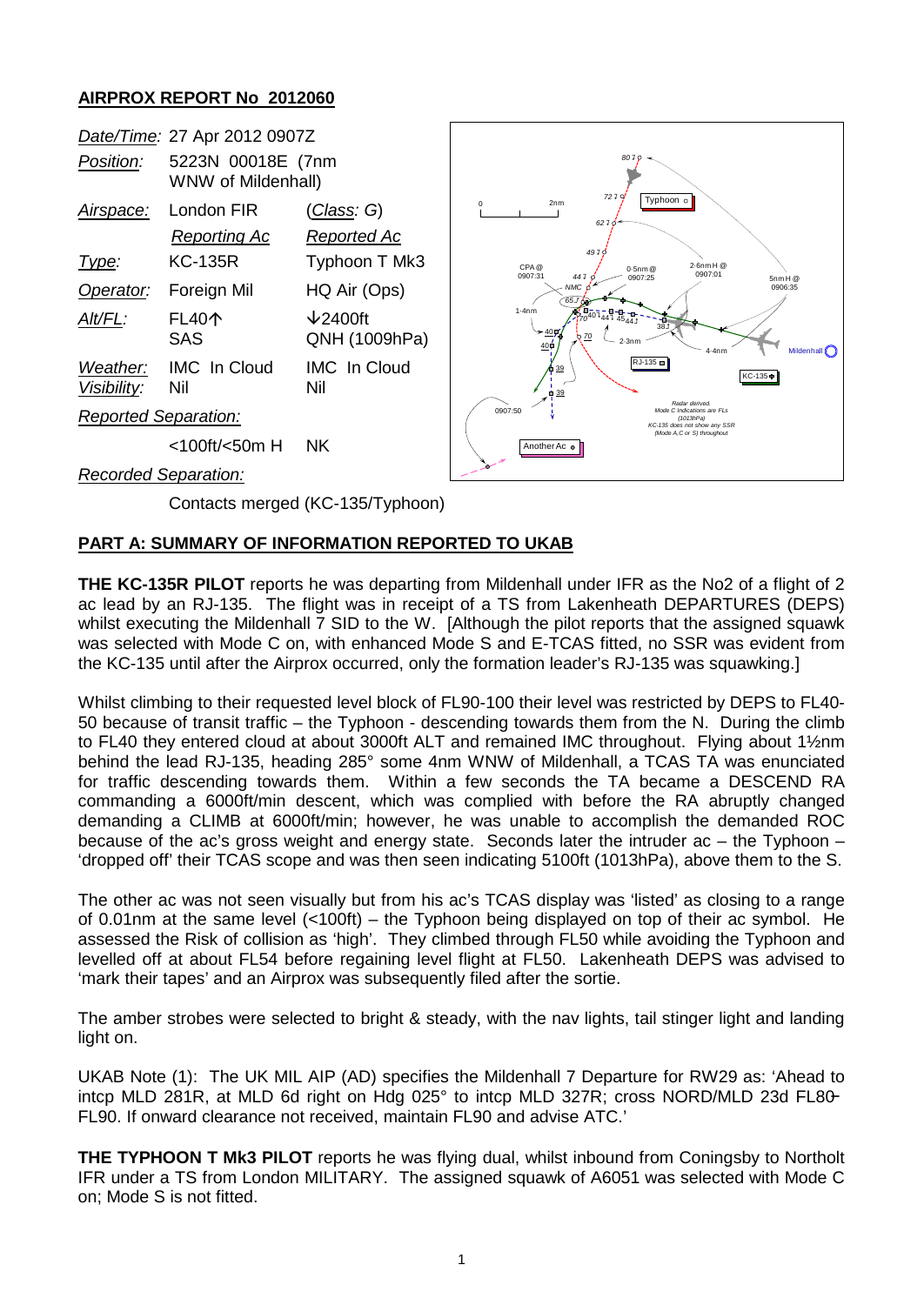Routeing from Marham via Barkway, descending at 300kt from 10000ft to an altitude of 2400ft, as instructed by the controller, upon reaching 4000ft at a position 7nm WNW of Mildenhall a level-off was initiated due to the proximity of the Mildenhall MATZ and the fact that they were unable to maintain VMC. At the same time, TI was passed from London (Mil) about traffic 2nm to the E, believed to be climbing through 3000ft for 3500ft; to avoid the traffic, which was not seen, an immediate climb to 7000ft was executed. Further traffic updates were given to maintain clear of the traffic and the flight was continued under a DS. Because of the cloud layer, the KC-135 was not seen visually; no contact was observed on the AI radar. He assessed the Risk as 'medium'.

**THE LAKENHEATH DEPARTURES CONTROLLER (DEPS)** reports with RT transcript, that Mildenhall TOWER called for a departure release for the RJ-135 flight from RW29. MARSA – Military Accepts Responsibility for Separation of Aircraft - was being applied between the RJ-135 and KC-135 flight elements. Shortly after releasing the flight, he observed a fast moving radar track squawking A6051 – the Typhoon - about 15nm N of Mildenhall descending through FL110 Mode C heading SW. At 0905, the RJ-135 crew called DEPARTURES, was radar identified, placed under a TS and a climb to FL80/70 issued due to the A6051 observed descending out of FL100. At 0906, he issued a 'traffic advisory' to the RJ-135 flight on the A6051 code and assigned a level of FL40 [for the RJ-135 and 3000ft QNH for the KC-135]. A L turn onto a heading of 180° was issued to the RJ-135 flight at 0906:52 as the A6051 code and the radar contact on the second element of the flight – the KC-135 flown by the reporting pilot - were on a converging course. As the flight started the L turn, the A6051 code continued to descend out of FL53. At this point, he issued a traffic alert and instructed an immediate turn onto a heading of 180° and to maintain FL40, but a few seconds later, the KC-135 crew reported a TCAS CLIMB to avoid the Typhoon. Some 30sec later, the TCAS RA was complete and the KC-135 crew were given a separate clearance to proceed en-route as per their FPL.

During this entire event, the assistant controller was attempting to contact London (Mil) - LJAO - for coordination. The LJAO line was not answered for about 3min. He believes this entire situation could have been averted if LJAO had answered the line so that co-ordination could have been effected.

UKAB Note (2): The DEPS RT Transcript reflects that at 0907:35, the KC-135 crew reported on the RT without a C/S, *"T-C we're TCAS climb"*. DEPS perceived this to be from the RJ-135, acknowledged the call and then passed TI on 'Additional traffic 2 miles ahead, not above 2000ft'. At 0907:55 the RJ-135 crew reported *"we're level"* [at FL40] before at 0908:16, the KC-135 crew advised, "[KC-135 C/S] *recovering 4-0-0 (sic) after TCAS climb request a vector and a squawk".* The KC-135 was subsequently identified and placed under a TS by DEPS before it was established that the flight were no longer 'MARSA', a vector issued and TI passed on the Typhoon *"..4 miles east of you at flight level 7-0".* With the KC-135 crew reporting in IMC until passing FL80, further TI and vectors were subsequently issued for the re-join.

**THE LATCC (MIL) LJAO NE TACTICAL CONTROLLER (NE TAC)** reports that he was working 3-4 ac on frequency. In the same airspace, LJAO E was extremely busy with multiple F-15s conducting GH, tanking on AARA 8, and FIR transits. On frequency at the time of the Airprox were: the subject Typhoon conducting general handling in East Anglia before transiting to Northolt; a foreign air force ac being handed over to LJAO SE; Typhoon (B) formation from D323B to Coningsby and a BE200 on a NAVEX in East Anglia. The geographical split of traffic was in excess of 100nm. Due to the traffic loading, there was a PLANNER in situ to facilitate handovers and coordination.

Typhoon (B) formation free-called in D323B for recovery to Coningsby and a squawk was issued. As the subject Typhoon crew completed their GH, he instructed them to take up their own navigation to a point 10nm N of BKY under a TS and descend initially to FL100. The unrelated Typhoon (B) formation was identified when he saw the squawk change, but he got no response to the transmission before he issued TI to Typhoon (B) formation on a non-squawking contact.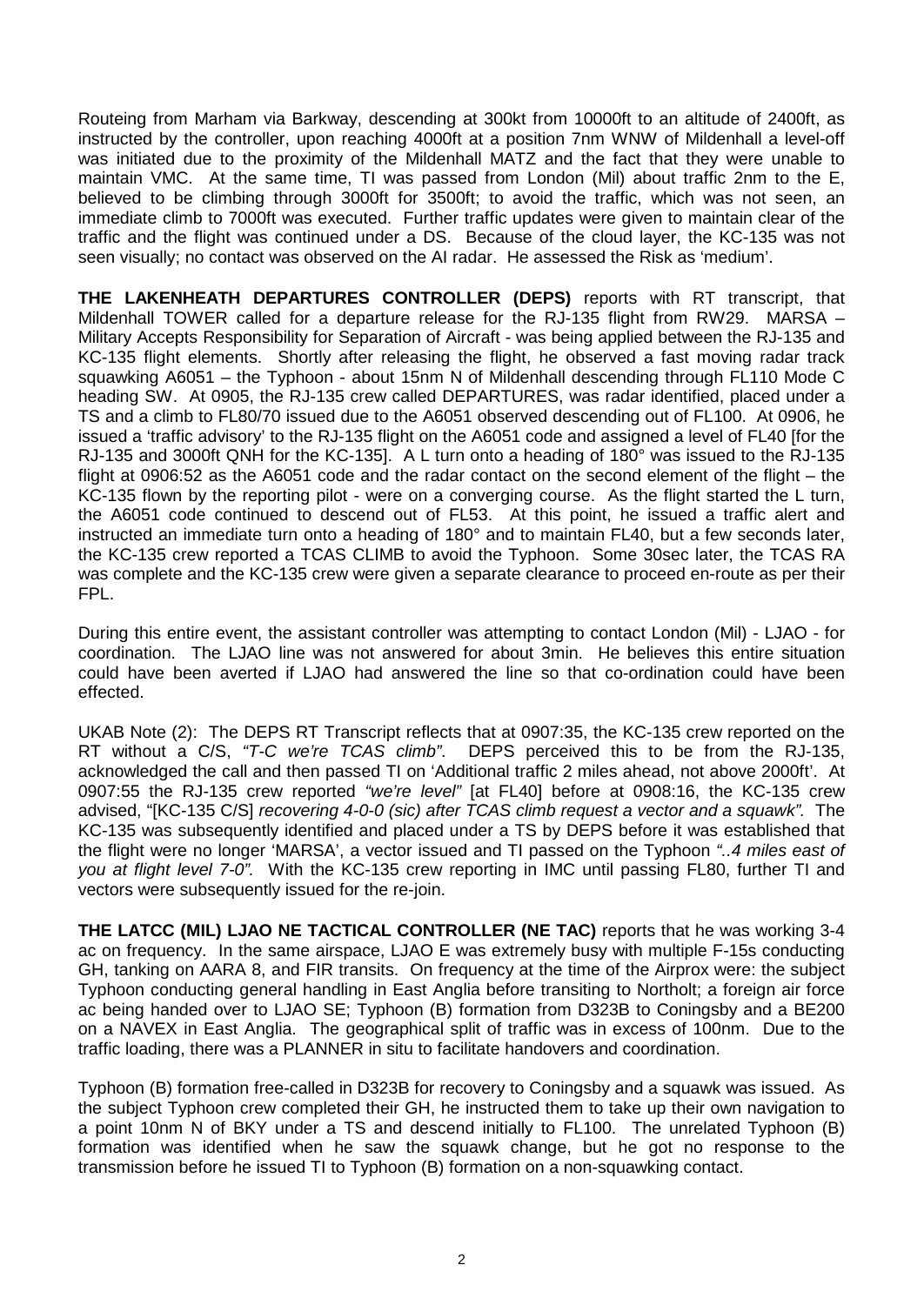Luton had requested a radar handover on the subject Typhoon at 10nm N of BKY, at 2400ft Luton QNH (1009hPa) and these details as well as the squawk and frequency were written in the scribble line on his electronic fps (EFS). Instructing the Typhoon crew to set the Luton QNH (1009hPa) and descend as requested by Luton to 2400ft, he issued a terrain alert before an ac appeared on the radar screen climbing out from Mildenhall wearing an LJAO E squawk – the RJ-135 - which he had not noticed initially. Typhoon (B) formation re-established 2-way comms and was released 'own navigation' to Coningsby. At this point he saw the RJ-135's Mode C indicating 3800ft and climbing. The subject Typhoon was approaching 7000ft in descent and he called the RJ-135 as climbing traffic. At this point, he opined that he should have stopped the Typhoon's descent to prevent any potential confliction; however, he was distracted by the BE200 on handover from Cranwell. He called the RJ-135 to the Typhoon crew again, but did not initiate a stop of his descent, he then observed the RJ-135's Mode C descending to avoid the Typhoon. Upon reaching 4500ft the Typhoon crew requested a climb to 6000ft together with an upgrade to a DS. The Typhoon crew was instructed to climb to 6000ft and the DS provided by giving the Typhoon crew an avoiding action turn onto a heading of 140° and calling further traffic [Another ac on the diagram] 9nm to the SW squawking A7000. A silent handover of the foreign AF ac was then initiated to LJAO SE. The KC-135 then climbed out from Mildenhall squawking a Lakenheath SSR code [after the Airprox had occurred] and began to climb towards the RJ-135. Both ac then turned towards the Typhoon so he gave further avoiding action onto a heading of 360°. The two ac continued to turn towards the Typhoon and a further avoiding action turn onto 040° was given; the Typhoon crew then requested a climb to 10000ft to gain VMC. At this point, NE PLAN was co-ordinating the Typhoon against the Lakenheath traffic. Instructing the Typhoon crew to climb, once the pilot informed him that he was VMC and was clear of all traffic he turned the Typhoon back towards BKY and instigated a descent to 7000ft prior to a handover to Luton.

The busy traffic picture across LJAO E and NE, coupled with the lack of available manpower on the day certainly played a part in the occurrence; however had there not been a PLANNER in place, prompting his actions and priorities, he may not have been able to call the traffic and initiate avoiding action in good time. Additionally, whilst the Typhoon was under a TS, he could have better implemented his 'Duty of Care' towards the Typhoon by stopping the ac's descent earlier.

LATCC (MIL) did not obtain a report from the LJAO NE PLANNER (NE PLAN).

**THE LATCC (MIL) LJAO SUPERVISOR** reports that the LJAO North Bank was extremely busy at the time of the Airprox. LJAO E Sector was fully manned with the addition of an extra controller on the overload console to accommodate a surge in traffic levels. The NE Sector was manned with TACTICAL and PLANNER controllers, both of whom were relatively inexperienced, but with only 4 ac on frequency they did not appear to be operating at full capacity. At the time of the Airprox his focus was on the E Sector due to their high traffic loading and he was unaware of the large geographical split that the NE sector was experiencing. The high traffic loading on the Unit resulted in no controllers being available to open a second TACTICAL position on the NE Sector while breaks were accommodated.

He was made aware that the Typhoon was manoeuvring to allow the RJ-135 to climb out from Mildenhall but was informed that the Typhoon pilot was visual with the RJ-135 so was not overly concerned at the time. Following a call from Lakenheath informing him that they were filing an Airprox he reviewed the radar replay. This revealed the geographical split on NE Sector of over 100nm and the fact that another flight had failed to respond to NE TAC's instructions and had distracted the controller's attention to the N, away from the Typhoon operating to the S. At the time the instruction to descend to 2400ft was passed to the Typhoon crew, the RJ-135 was painting on the radar recording but TI was not passed at this stage due to the distraction of the other flight. When NE TAC passed TI to the Typhoon the crew responded 'roger', which was misinterpreted by NE PLAN as the crew being visual with the RJ-135; this influenced the SUP's level of concern regarding the incident. The SSR data block for the RJ-135 indicated that the flight was going to climb to FL190 and was due to be handed over to LJAO. At this point NE TAC should have stopped the descent of the Typhoon until the potential confliction was resolved. He would also have expected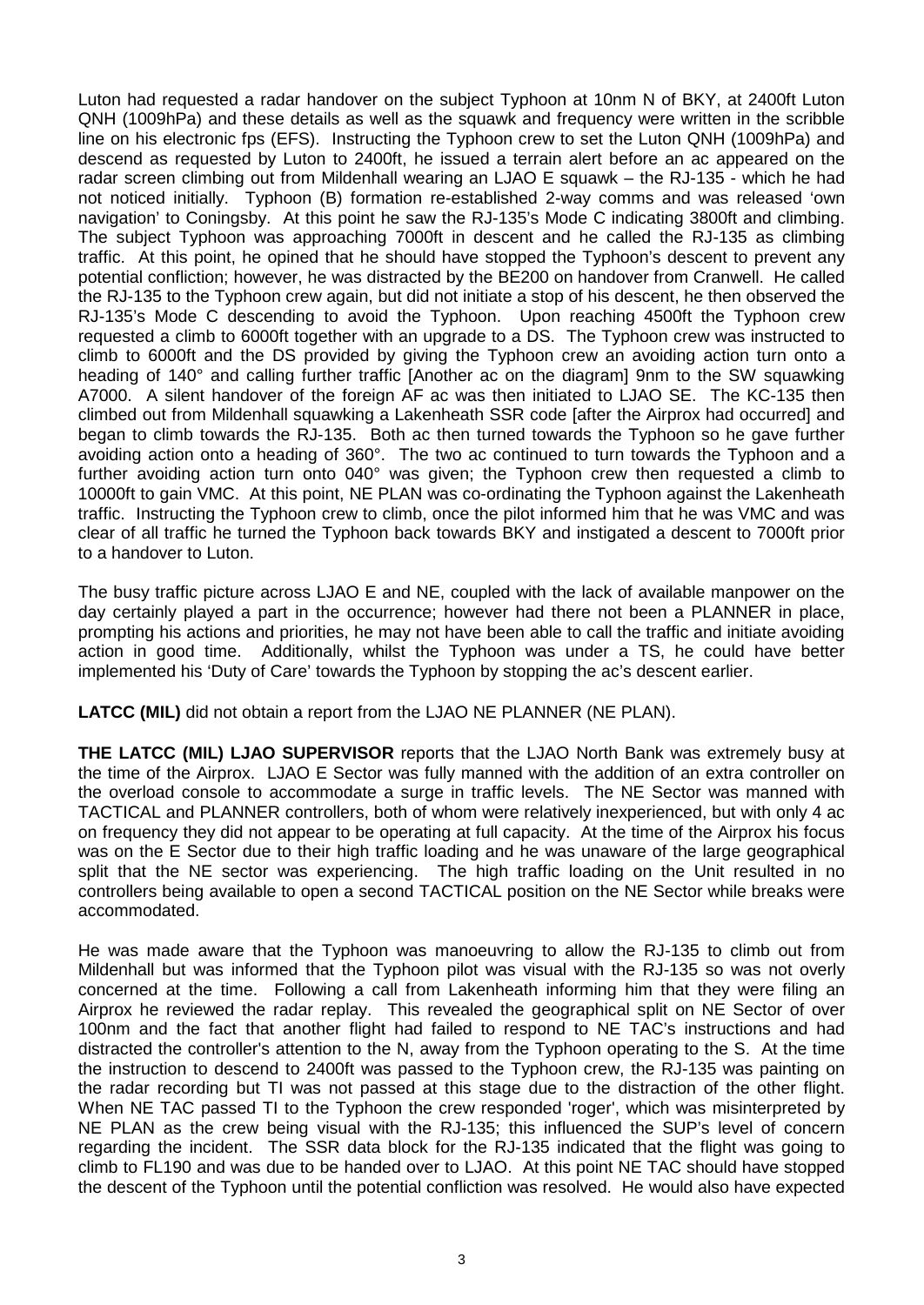Lakenheath to have requested co-ordination from LJAO on seeing the Typhoon descending close to their climb out. NE TAC did reiterate TI on the RJ-135 to the Typhoon crew as they continued their descent. At approximately 4500ft the Typhoon crew requested a climb to 6000ft and an upgrade to a DS. This was applied and an avoiding action turn onto 140° was issued against a A7000 squawk further to the SW – Another ac. The RJ-135 and the KC-135 that had departed Lakenheath squawking A0432 followed a similar track to the Typhoon, which resulted in further avoiding action and a climb to 10000ft before the situation was eventually resolved.

**BM SAFETY MANAGEMENT** reports that the Typhoon was operating IFR in receipt of a TS and latterly a DS from LATCC (Mil) LJAO NE; the KC-135 was operating IFR, in receipt of a TS from Lakenheath DEP.

The Typhoon crew had been conducting GH in the vicinity of East Anglia and the incident sequence commenced at 0903:37 as the Typhoon crew reported their GH was complete, "*requesting descent Flight Level 1 hundred direct BARKWAY*" inbound to Northolt. At this point, the Typhoon was 3.6nm NW of Marham; the KC-135 formation was not visible on radar.

LJAO North Bank's workload was high; the East Sector was fully manned with an extra controller on the overload console. The NE Sector had TAC and PLAN in place, both of whom were relatively inexperienced. The SUPERVISOR has stated that his main point of focus was the E Sector due to the surge in traffic levels affecting their workload. NE TAC reported their workload as high to medium. At the start of the incident sequence, NE was controlling 3 speaking units within relatively close proximity; the subject Typhoon, a medium level transit around Rutland and East Anglia and a high-level transit necessitating a handover to LJAO South. At 0904:00, an unrelated FJ formation -Typhoon (B) formation - free-called LJAO NE requesting an ATS in transit from D323B to Coningsby. This additional task created a 110nm split between the Typhoon (B) formation and the subject Typhoon, significantly increasing NE TAC's workload and task complexity. Subsequent to completing their written report, NE TAC has related that whilst some of their traffic was within LJAO East Sector AoR, they and NE PLAN had decided to maintain control of the traffic due to the ongoing workload issues on E Sector.

Following landline liaison with Luton RADAR, at 0905:30 NE TAC transmitted to the Typhoon crew, "*instructions from Luton, taking your own terrain clearance, descend 2 thousand 4 hundred feet, 1-0- 0-9.*" Initially the descent instruction was readback incorrectly which was detected by NE TAC and a correct readback obtained from the crew; the exchange of RT was complete at 0905:53. At the point that the descent instruction was issued, the Typhoon was 10.8nm NNW of Mildenhall at FL100, and the KC-135 formation was not visible on the LJAO NE controllers' display. Extrapolation of the Typhoon's track demonstrates that it would have passed 6.3nm through the extended centre-line of RW29 at Mildenhall. The dimensions of that portion of the Combined MATZ directly relating to Mildenhall are a circle 5nm radius centred on the airfield and non-standard stubs extending 5nm either side of the RW centre-line (see Figure 1), extending from the surface to 3000ft above Lakenheath's A/D elevation of 32ft.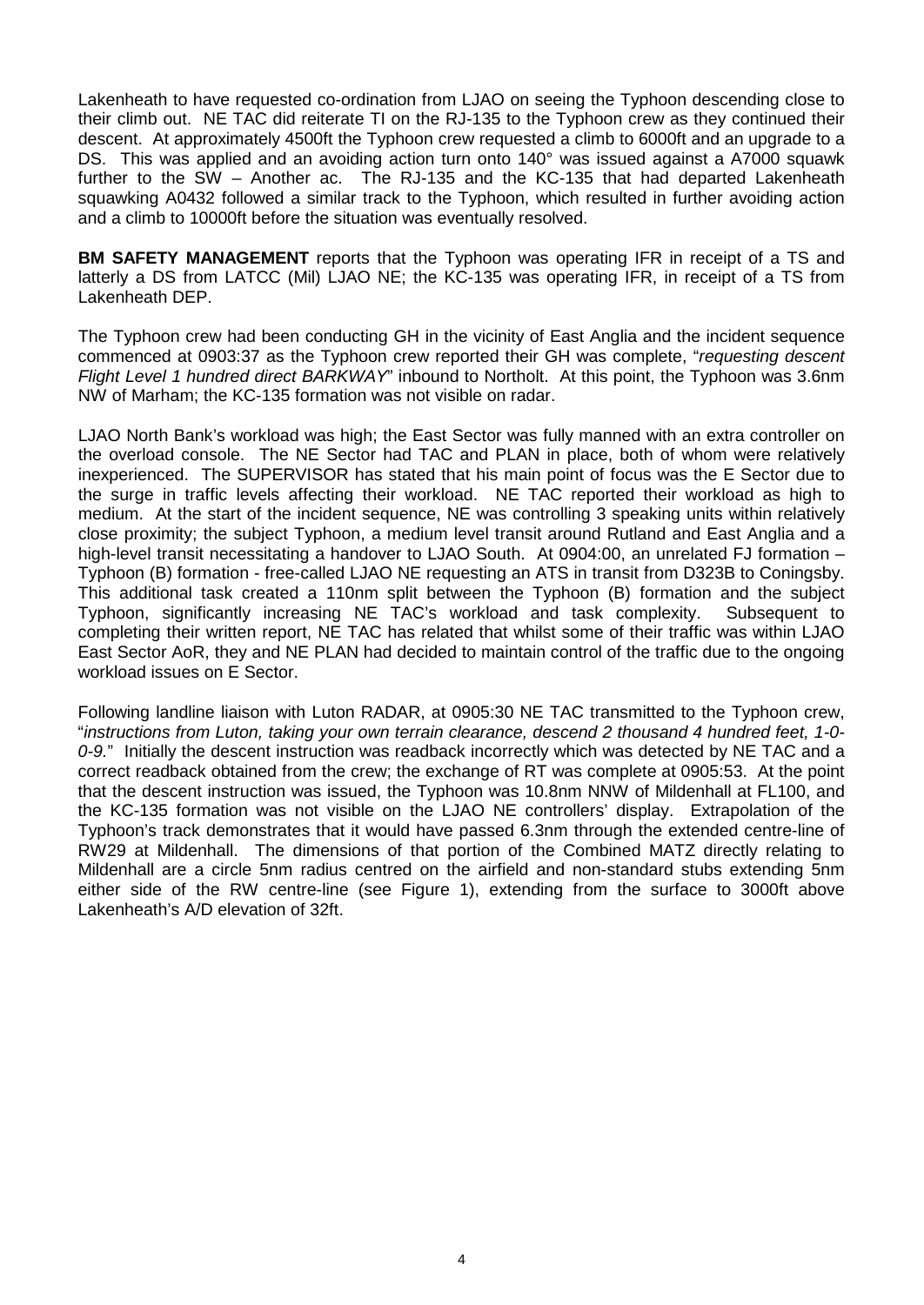

**Figure 1: Combined MATZ RAF Lakenheath/RAF Mildenhall.**

The lead RJ-135 became visible on radar at 0905:37, 1.3nm WNW of RAF Mildenhall and 9.9nm SSE of the Typhoon.

Between 0906:03 and 0906:27, NE TAC was involved in an exchange of RT with the unrelated Typhoon (B) formation to the N. At 0906:29, NE TAC passed accurate TI to the subject Typhoon crew on the RJ-135 stating, "*traffic left 11 o'clock, 5 miles, crossing left right, flight level 3-5, climbing flight level 1-9-0*", which was acknowledged. The LJAO SUPERVISOR reports that they were informed that the Typhoon was visual with the RJ-135 and having reviewed the incident, believed that NE PLAN had erroneously interpreted the Typhoon crew's acknowledgement of the TI at 0906:29 as a declaration that they were visual with the RJ-135. This suggests that the SUPERVISOR and NE PLAN were maintaining a dialogue over the traffic situation on the NE Sector and that NE PLAN informed the SUPERVISOR that the Typhoon was visual. Whilst the Typhoon pilot has stated that they initiated a level-off prior to the TI being issued due to their proximity to the Lakenheath/Mildenhall CMATZ, this is not apparent on radar. [The Typhoon's descent is not arrested until just before 0907:31.]

Meanwhile at 0906:44, a primary (PSR) contact appears on the radar recording 1.6nm in trail of the RJ-135, falling exactly at the end of the lead ac's radar trail, which is the reporting pilot's KC-135. At this point, the Typhoon was descending through FL75, tracking SW'ly, 3.5nm NNW of the RJ-135 and 4.3nm NW of the KC135.

Military Manual of Air Traffic Management (MMATM) Chapter 11 Para 43 states that:

'formations should be considered as a single unit for separation purposes provided that the formation elements are contained within 1nm laterally and longitudinally, and at the same level or altitude. Within Class F and G airspace only, at the controller's discretion, these limitations may be increased to 3nm and/or up to 1000ft vertically.'

MMATM Chapter 11 Para 46 states that outside CAS:

'the lead aircraft [in a formation] **should** squawk Mode 3A and C. If the stream extends for 3nm or more, the last aircraft **should** also squawk.'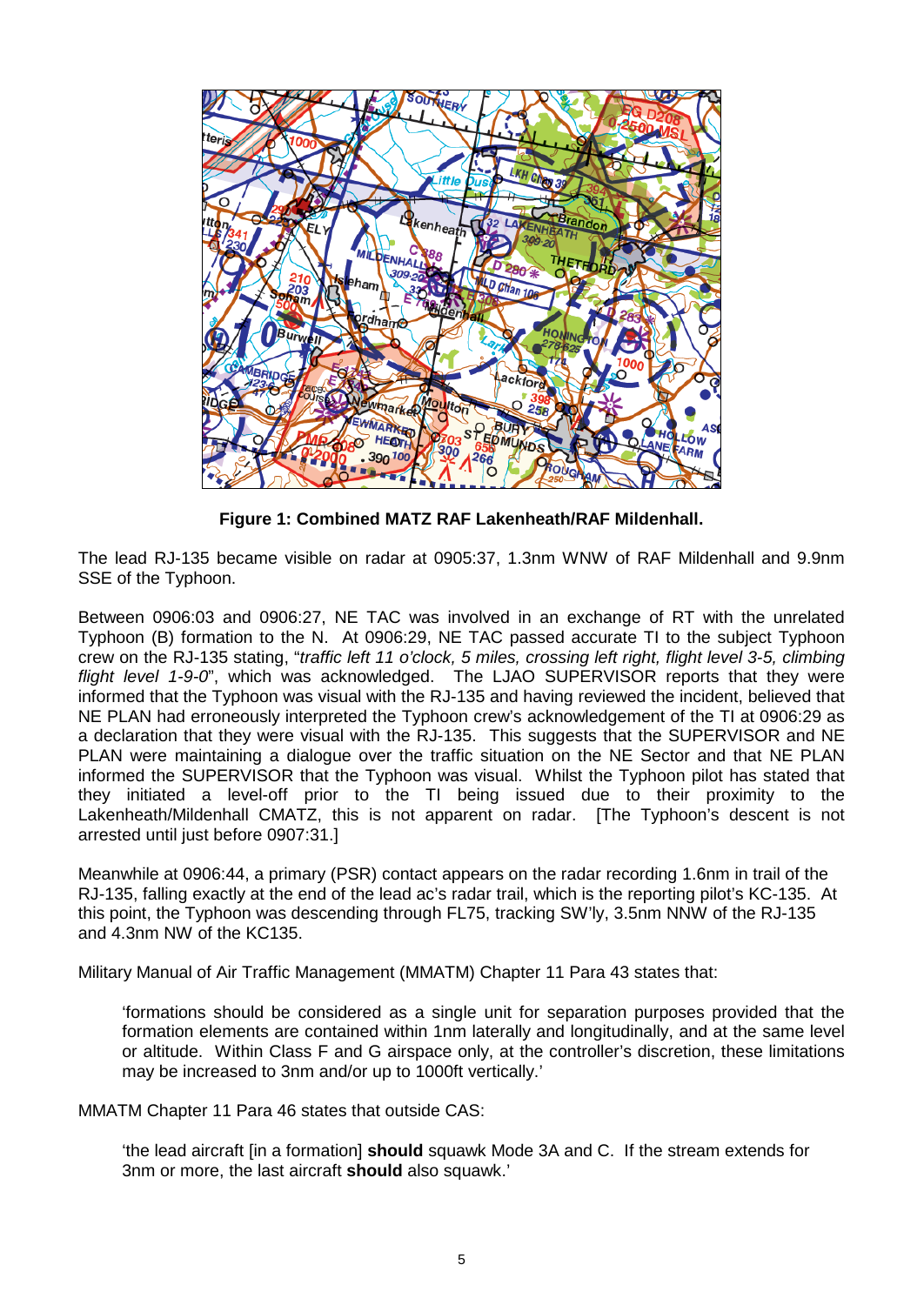Between 0906:50 and 0907:02, NE TAC was involved in an exchange of RT with the ac conducting the medium level transit and then, at 0907:09, provided an accurate update of the TI to the Typhoon on the RJ-135; no mention was made of the KC-135. At that point, the Typhoon was 1.7nm NW of the RJ-135 and 1.8nm NW of the KC-135, tracking SW'ly and descending through FL51. The RJ-135 was at FL40 and had entered a L turn passing through WSW; the KC-135 was tracking WNW'ly. The Typhoon crew acknowledged the TI as they descended through FL45 and stated at 0907:19, that they were, "*re-climbing 6 thousand feet and requesting Deconfliction Service*"; lateral separation was now 1.5nm against the RJ-135 and 1nm against the KC-135.

Responding to the Typhoon crew's request for a DS, NE TAC stated at 0907:27, "[Typhoon C/S] *roger Deconfliction Service avoiding action set heading 1-4-0 degrees traffic was right 1 o'clock 5 miles crossing left right indicating 2000 feet*." This deconfliction advice was against an un-related conflicting ac [Another ac] 6.4nm SW of the Typhoon, tracking ENE'ly, indicating 2100ft; no reference was made to the KC-135 which was 0.6nm ESE of the Typhoon, tracking WNW'ly, nor the RJ-135 which had precipitated the Typhoon pilot's decision to climb and request DS.

The CPA between the Typhoon and the KC-135 occurred at about 0907:31, whilst NE TAC passed deconfliction advice to the Typhoon. No lateral separation was discernible on radar and vertical separation was un-recordable as the Typhoon's SSR Mode C had dropped out as a result of their avoidance climb. [UKAB Note (2): The Stansted 10cm Radar Recording shows the Typhoon climbing through FL65 at this point, before levelling at FL70.]

In terms of the ATM aspects of this Airprox alone, a key issue is that NE TAC and PLAN did not see the PSR contact of the KC-135. Based on examination of the radar data at the Swanwick Radar Replay facility, the yellow cross representing the PSR-only contact of the KC-135 falls exactly within the trail of the lead RJ-135 (represented by yellow vertical lines) and remained within that trail throughout the incident sequence. BM SM attempted to emulate this scenario and, even in an artificial zero-workload environment, those controllers involved failed to acquire the PSR-only contact.

BM SM contends that as a result of the large range scale that NE TAC was operating to due to the geographic spread of their traffic, the workload generated by that traffic and the lack of colour differentiation between the radar contact and the trail, NE TAC was unable to detect the PSR-only contact of the KC-135. Moreover, whilst some further optimisation of the surveillance display may have been possible, this would not have affected the ergonomic issues associated with the display of PSR-only contacts and the improvement in detectability that such manipulation would have achieved is arguable.

BM SM Recommendations:

RAF ATM Force Cmd is requested to:

Ensure that BM pers at LATCC (Mil) and ScATCC (Mil) are briefed on the issues raised by this investigation, specifically the difficulties of detecting PSR-only contacts when using large range-scale settings.

Task the ARCS IPT to investigate the ergonomic issues associated with the presentation of PSR-only contacts.

**HQ USAFE-UK** comments that this Airprox has highlighted a number of both procedural and systemic shortcomings which will be subjects for discussion during the meeting of the Airprox Board. That said, the Airprox would not have occurred had coordination taken place before the Typhoon was cleared to descend to 2400ft QNH, a course of action which appeared to take no account of the Lakenheath/Mildenhall CMATZ.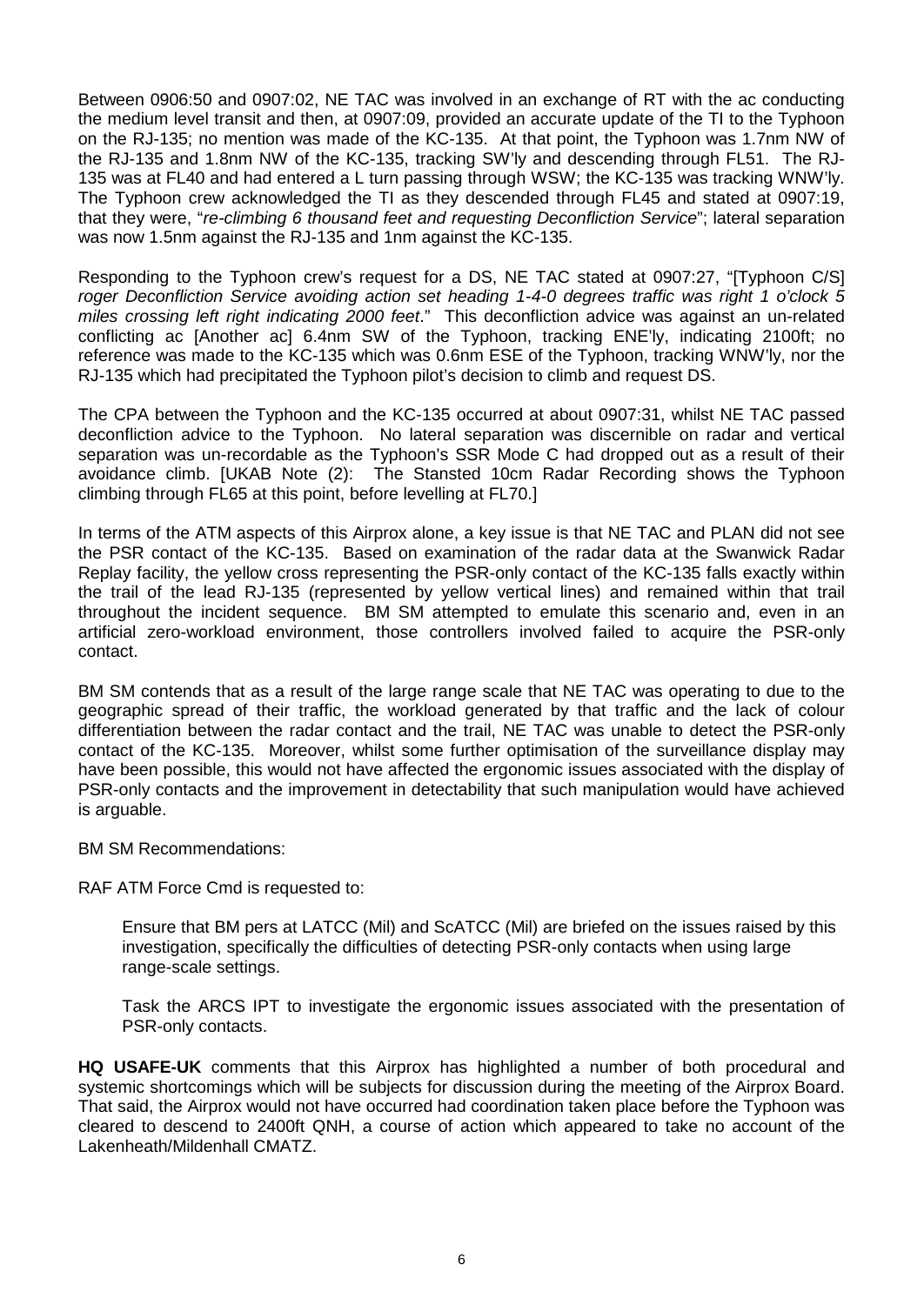**HQ AIR (OPS)** comments that better communication between the Lakenheath DEPS controller and the LJAO NE Sector would probably have prevented this incident from developing; it is disappointing that there is no explanation as to why LJAO NE Sector did not answer the landline! The Typhoon crew appeared to do all that was asked of them by ATC yet they came close to a tanker ac that they did not see, either visually or on their AI radar. However, given the Wx conditions, a DS for the Typhoon may have been more appropriate; this would have required the LJAO controller to seek deconfliction on the Tanker with Lakenheath and so would probably have averted this Airprox. Furthermore, it behoves all aircrew to use all means available, when IMC, to detect other ac and avoid potential collision.

## **PART B: SUMMARY OF THE BOARD'S DISCUSSIONS**

Information available included reports from the pilots of both ac, transcripts of the relevant RT frequencies, radar video recordings, reports from the air traffic controllers involved and reports from the appropriate ATC and operating authorities.

The formation departed in-trail with the RJ-135, squawking with Mode C, leading the KC-135 that was maintaining about 1½nm spacing from the lead ac during the period of the Airprox. The HQ-USAFE Advisor accepted that the absence of a squawk from the KC-135 was an important factor in this Airprox in Class G airspace just above the Lakenheath/Mildenhall Combined MATZ. The MMATM stipulates that formations can be considered by ATC as a single unit 'for separation purposes' provided that the formation elements are contained within 1nm laterally at the same level; at the controller's discretion, within Class G airspace these limits could be increased to 3nm and/or 1000ft vertically. Furthermore, if the stream extends for 3nm or more, the last ac should also squawk. Therefore DEPS was operating within these parameters in compliance with the MMATM and there was no requirement to issue a squawk to the KC-135. However, this Airprox illustrated the importance of a squawk for conspicuity purposes for the benefit of other ATSUs. The BM SM report shows how the LJAO NE Sector controllers – both TAC and PLAN – were unable to detect the PSRonly contact of the KC-135 because of the lack of colour differentiation between its PSR contact and the RJ-135 SSR track history trail; this, coupled with the way that the PSR tracks are represented on the LJAO displays, made the KC-135 virtually invisible to NE TAC. BM SM advised that the ARCS IPT had reviewed the ergonomic issues associated with the presentation of PSR-only contacts, who stated that changing the size/shape or colour of PSR returns without introducing further complications or additional clutter was challenging, but the difficulty/cost of making changes should not be a barrier if considered warranted. However, the ATM Force contended that there is no requirement to change the way in which PSR contacts are displayed to LJAO controllers. The Board remained unconvinced and Members recognised that military ac, specifically KC-135 tankers, regularly depart from Mildenhall in a stream formation and in the main, following a prenote, would be handed to LJAO for an ATS after departure - as was the formation involved here. Controller Members considered it good practice that the trailing ac in a stream formation is allocated a squawk when ac are more than 1nm apart and the only method by which LJAO controllers could readily detect and identify formation elements would be if trailing ac are squawking. This was at odds with the current guidance contained within the MMATM, so the Members were convinced that this whole topic should be reviewed. Consequently, the Members agreed the first of two Safety Recommendations associated with this Airprox: The Board recommended that the MoD review the SSR requirements for stream formations.

NE TAC's instruction to the Typhoon crew to descend to an altitude of 2400ft followed on from the pre-note to Luton RADAR. LJAO has no mandate to control traffic in the Class A LTMA and the normal routeing inbound to Northolt is to follow the 'C' Arrival, which requires ac to transit Class G airspace clear beneath the 2500ft base of the LTMA, via BARKWAY VOR, under a radar service from either Luton RADAR or Essex RADAR. The military area controller Member emphasised this was the only way into Northolt for non-airways traffic arriving from the N. Hence a descent to 2400ft clear of other traffic was essential prior to the hand-over and had to be accomplished before the LTMA boundary, where all other GA traffic is also being squeezed into the available airspace. The BM SM Advisor opined that this routeing is fraught with difficulty; the density of traffic in the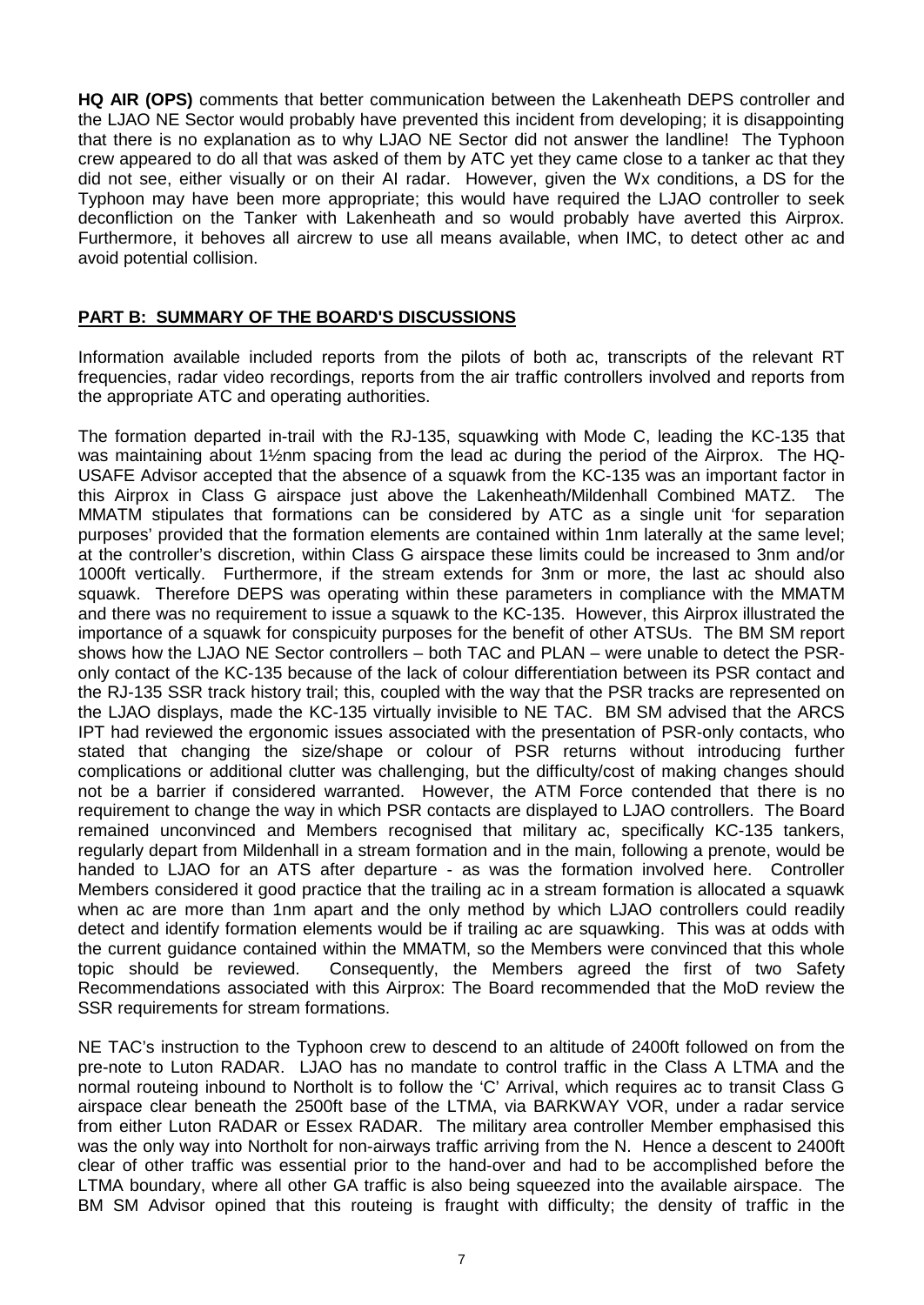remaining Class G airspace beneath the LTMA provided a significant challenge for area controllers especially when controlling hi-speed fast-jet traffic. The Board noted that this Airprox was the second of two cases involving traffic under the control of LJAO for a Northolt 'C' Arrival assessed at this meeting. Consequently, in the light of these two Airprox, it was suggested by the Board's ATC Strategy and Standards Advisor that the use of this routeing and the provision of ATSs should be reviewed. Members concurred and a second Safety Recommendation was agreed: The Board recommended that the CAA should arrange, under the auspices of the ASI, a workshop of ATC stakeholders to review the arrangements and ATC provision for Northolt 'C' arrivals via BARKWAY.

The BM SM report shows that on its projected track the Typhoon would have passed through the climb-out to Mildenhall's RW29 at a range of 6.3nm in the descent, potentially flying into the CMATZ. The RJ-135 was showing on the LJAO display when the descent instruction was issued some 2min before the Airprox occurred but the KC-135 was not and the Typhoon had subsequently remained above the CMATZ because the Typhoon crew had themselves become concerned and requested a climb and upgrade to a DS. The absence of co-ordination beforehand was noted but a controller Member suggested that co-ordination was not required because the VFR Typhoon crew had only requested a TS and were responsible for their own separation. However, the civilian area controller Member was certain that LJAO NE Sector should have co-ordinated with DEPS; other controller Members agreed that liaison with DEPS should have been effected by NE PLANNER who could then have co-ordinated the Typhoon against the departing formation: it was unprofessional to descend traffic through a major military A/D's climb-out without checking beforehand if any departures were imminent and resolving any perceived conflict. The RJ-135 flight had been pre-noted to LJAO and Members agreed that good practice would dictate that co-ordination should have been effected by NE PLAN. Moreover, it was evident that DEPS had been trying to initiate co-ordination for some 3 min after he first saw the potential for a conflict, but had been frustrated in his attempts because LJAO did not answer the landline. The disappointing absence of a report from the PLANNER controller was crucial here and the reason why DEPS had been unable to communicate with the Sector was not clear - BM SM advised that the landline recordings were no longer available and had been erased. Nevertheless, Members remained concerned that NE TAC had not stopped the Typhoon descending toward the Lakenheath/Mildenhall CMATZ and through the climbout lane without any form of co-ordination or traffic information being passed by NE Sector, in the knowledge that traffic was departing and climbing. NE TAC's awareness of the RJ-135 was evident from the TI passed to the Typhoon crew at a range of 5nm because it included information that the ac was climbing to FL190; this was not evident from the ac's Mode S Selected Level [SEL] suggesting that NE Sector had accessed the flight data relating to the flight passed to LJAO by Lakenheath in their prenote, which would have shown the KC-135 in the flight of two ac. The Typhoon crew's response to the TI was evidently interpreted incorrectly by NE PLAN who erroneously informed the SUP they were visual with the RJ-135. This same interpretation was presumably also accepted by NE TAC and any concern the controller might have had over the proximity of the RJ-135 would have been allayed, albeit that he was unaware of the KC-135. NE Sector was undoubtedly extremely busy, as was the Unit as a whole, and had a very difficult split of traffic as a result of the free-call from the Typhoon (B) formation 100nm away to the N which 'tipped the balance' in NE TAC's workload it was suggested. The USAFE-UK Advisor recognised this, but was concerned with the supervision of the Unit at the time and was critical that further assistance was not provided to NE Sector, calling upon those controllers on a break if necessary. However, the SUP reports that his focus was with the E Sector at the time due to their high traffic loading and was unaware of the large split on NE Sector. This 100nm split was clearly a factor in distracting NE TAC from the conflict developing with the RJ-135; NE TAC acknowledges that he should have stopped the Typhoon's descent, but was distracted by the hand-over of the BE200. However, when prompted by the Typhoon crew – now IMC in cloud requesting a DS and climb, NE TAC, passed TI on unrelated traffic 5nm away rather than update the crew on the position of the RJ-135 that was only 1·5nm away about 400ft below it in cloud; NE TAC remained unaware of the KC-135 1nm away from the Typhoon because it was not clearly displayed. The subsequent avoiding action L turn onto 140° inside the RJ-135 was issued by NE TAC to the Typhoon crew about 4sec before the merge between the Typhoon contact and that of the KC-135 that is clearly discernible on the radar recording, but which is shown in a different format to that displayed to NE TAC.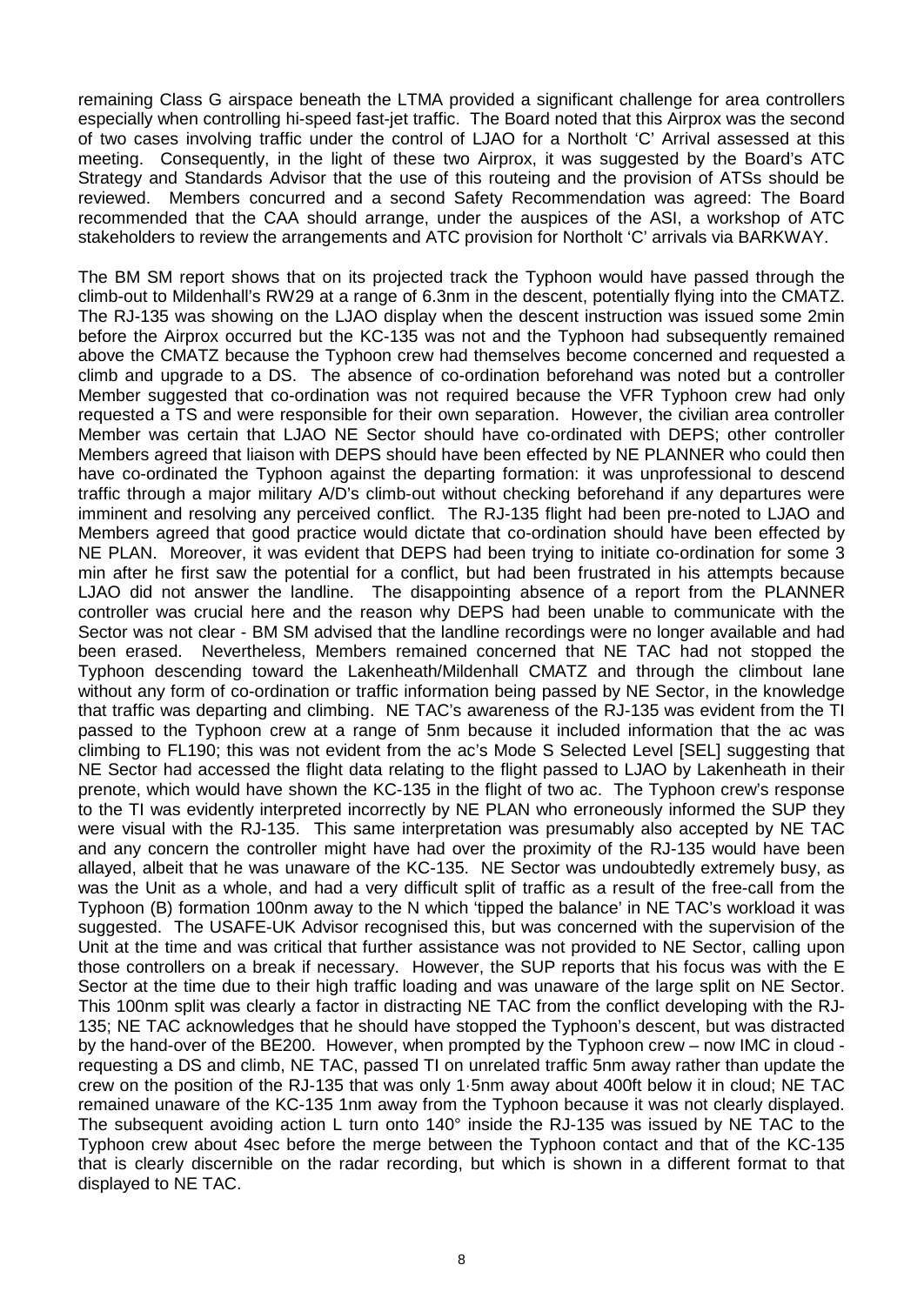The Typhoon is shown no lower than FL44; the pilot reports he had levelled off at 4000ft ALT due to the proximity of the CMATZ and was unable to maintain VMC, the crew being aware from the last of the two transmissions of TI from NE TAC only that the RJ-135 was near at 1100ft below their level. Pilot Members agreed that the Typhoon crew's request for a DS was made somewhat late and the level-off was evidently of very short duration as the radar recording revealed a quick reversal into a climb over three sweeps. Consequently, having entered cloud just before the CPA, the crew was unable to see the reported RJ-135, did not detect the trailing KC-135 on their AI radar and remained unaware of the conflict with the KC-135 throughout the 'merge'. Although the KC-135 was not squawking Mode A/C, the crew had Mode S selected 'on', thus availing them the advantage of displayed TCAS data. DEPS reports that they attempted to prevent the developing conflict by restricting the RJ-135 flight's levels and subsequently issued a turn in avoidance. However, by this time the KC-135 crew was IMC in cloud, had received a TCAS DESCEND RA followed rapidly by a reversal into a CLIMB RA, demanding a ROC of 6000ft/min, which the pilot was unable to comply with because of the ac's gross weight and energy state. Therefore, although TCAS had ably assisted their SA it was unable to resolve the conflict with the agile Typhoon. Pilot Members suggested that the KC-135 crew should also have requested a DS before they entered cloud as a TS was also inappropriate to their needs in IMC.

The radar recording shows that both the KC-135 and Typhoon returns merged in azimuth with little discernible horizontal separation. Plainly the absence of a Mode C indication from the KC-135 did not allow its level to be compared accurately to that of the Typhoon. Moreover, the absence of a Mode C level from the Typhoon just before the merge was indicative of a rapid reversal of the descent into a climb with the Stansted 10cm radar, which has a higher data update rate, showing the Typhoon climbing through FL65 at the CPA. The KC-135 pilot quotes the minimum separation between his ac and the Typhoon registered on his TCAS as 0.01nm horizontally – 20yd - and less than 100ft vertically. However, Members found it difficult to resolve the reported 100ft vertical separation with the maximum level of FL54; it is not clear at what point the KC-135 ascended to this level and thus his ac's range from the Typhoon. Whilst the minimum vertical separation could not be determined the USAFE-UK Advisor opined that it was seen by Lakenheath RAPCON to be a very close encounter. The KC-135 crew followed DEPS instructions, under a TS, but was unable to manoeuvre their ac in response to the final TCAS CLIMB RA rendering the system ineffective; in the event the KC-135's lower than demanded climb rate may have resulted fortuitously in greater separation when the Typhoon climbed abruptly and steeply to achieve VMC. Nevertheless, the Typhoon crew had followed NE TAC's descent instructions and flew into close proximity with the KC-135 that neither the controller nor the crew were aware of. Neither aircrew saw each other's ac. Weighing all these various factors carefully for relevance, the Board agreed that all of them had contributed to causing a hazardous conflict in Class G airspace. However, it was the workload and performance within LJAO that created the conditions which led to the Airprox. With the NE Sector busy working traffic over a large geographic split, initially unaware of the pre-noted departure from Mildenhall and required to hand over the Typhoon to Luton RADAR, TAC's instruction to the Typhoon to descend through the climb-out lanes of the CMATZ without any form of liaison, either by traffic information or direct co-ordination with DEPS, was the critical element that joined all the contributory strands together, from which the conflict resulted. The Board concluded therefore, that the Cause of this Airprox was that LJAO did not liaise beforehand about the Typhoon's flight in close proximity to the Mildenhall CMATZ. Chance played a significant part in keeping these two ac apart and with both crews IMC in cloud the Board was unequivocal that an actual Risk of collision had existed in these circumstances.

Post Meeting Note (1): The Typhoon is not fitted with an ACAS and Members were disappointed to learn that there are currently no plans to fit one in the future. The HQ Air (Trg) Member had suggested that if the Typhoon was fitted with a Mode S/TCAS system it would, in all probability, have detected the presence of the KC-135's Mode S, alerted the Typhoon crew to its proximity, and generated a co-ordinated RA that would have resolved the conflict - see Post meeting Note (2). Therefore, Members were asked to consider whether they would support a third Safety Recommendation viz: that the MoD review the requirement for Typhoon ac to be equipped with a suitable Mode S/TCAS system. A number of Members responded favourably to the proposal; however, it did not receive unanimous approval. Moreover, with only one Airprox of this nature it was